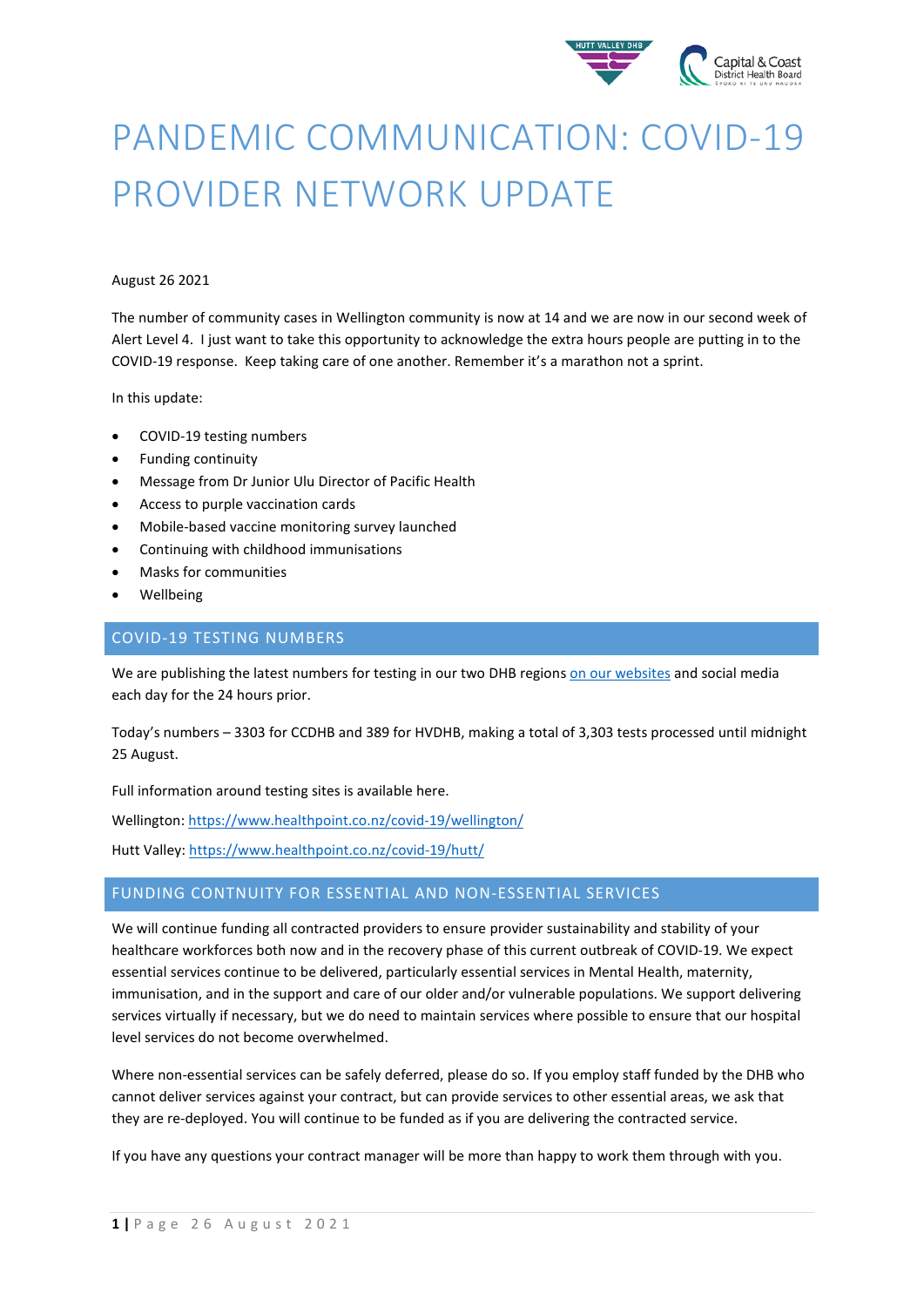

#### MESSAGE FROM TANGALOA DR JUNIOR ULU – DIRECTOR PACIFIC PEOPLES HEALTH

The COVID-19 pandemic continues to impact on Pacific communities in New Zealand. As our people also experience worse health outcomes, this is a worrying time, and so the Pacific team has doubled down on our efforts to make sure families are tested and vaccinated.

Each day we hold a stand-up meeting to establish what is most needed, together with government departments, inter-agency organisations, and crucially with our Pacific Health providers, which are our direct link to Pacific communities. As well as running much of our local vaccination and testing, they are getting masks and support packages to people who need them. I cannot thank them enough for what they are doing.

They have also ramped up vaccination rates, with the Pacific-focused Cannons Creek vaccination site increasing its vaccination rate from 100 people a day last week, to 700 a day. Run by Pacific Health Plus and Pacific Union and Community Health Service, they were able to accomplish this increase thanks to extra staff and structural resources.

As we are not able to run any of our mass vaccination Pacific 'festival days' under level 4, we have rapidly changed our approach. Today saw a vaccination drive-thru at North City Plaza in Porirua prioritising Māori, Pacific, and Disabled people, facilitated by Ora Toa, Pacific Health Providers, and Whitireia School of Nursing.

On behalf of the executive team, I would also like to say a massive thank you to everyone for all the support you are giving to the COVID-19 efforts – those who are carrying out testing and vaccination, and those keeping the home fires burning in our hospitals and communities.

#### PACIFIC PEOPLES TURN UP BY THE CARLOAD FOR DRIVE THROUGH VACCINATION

Unsurprisingly the drive through vaccination event at Porirua today had an overwhelming response. Read the Herald article here[: https://www.nzherald.co.nz/nz/pacific-community-queue-at-porirua-drive-through](https://www.nzherald.co.nz/nz/pacific-community-queue-at-porirua-drive-through-vaccination-clinic/MAAQAMKEPH42A42NGKINF4A3NA/)[vaccination-clinic/MAAQAMKEPH42A42NGKINF4A3NA/](https://www.nzherald.co.nz/nz/pacific-community-queue-at-porirua-drive-through-vaccination-clinic/MAAQAMKEPH42A42NGKINF4A3NA/)



#### PURPLE VACCINATION APPOINTMENT CARDS

Purple vaccination appointment cards should still be given out to people through all the Covid-19 Alert Levels.

During Alert Level 4, some clinics preferred not to give out cards due to infection control measures. We now have clear guidance that it is still safe to give out collateral such as vaccination cards as clinical safety protocols should be in place. We have asked all the vaccination sites to continue to provide vaccinations cards.

**Additional cards can be ordered by emailing:** [2DHBCOVIDLogistics@ccdhb.org.nz](mailto:2DHBCOVIDLogistics@ccdhb.org.nz) The cards take time to print and courier, please provide at least one weeks-notice that you will run out of cards.

If you have ordered cards and are still waiting for them, please get in touch through the email above or through [COVID-19questions@ccdhb.org.nz](mailto:COVID-19questions@ccdhb.org.nz) and a member of the team will respond.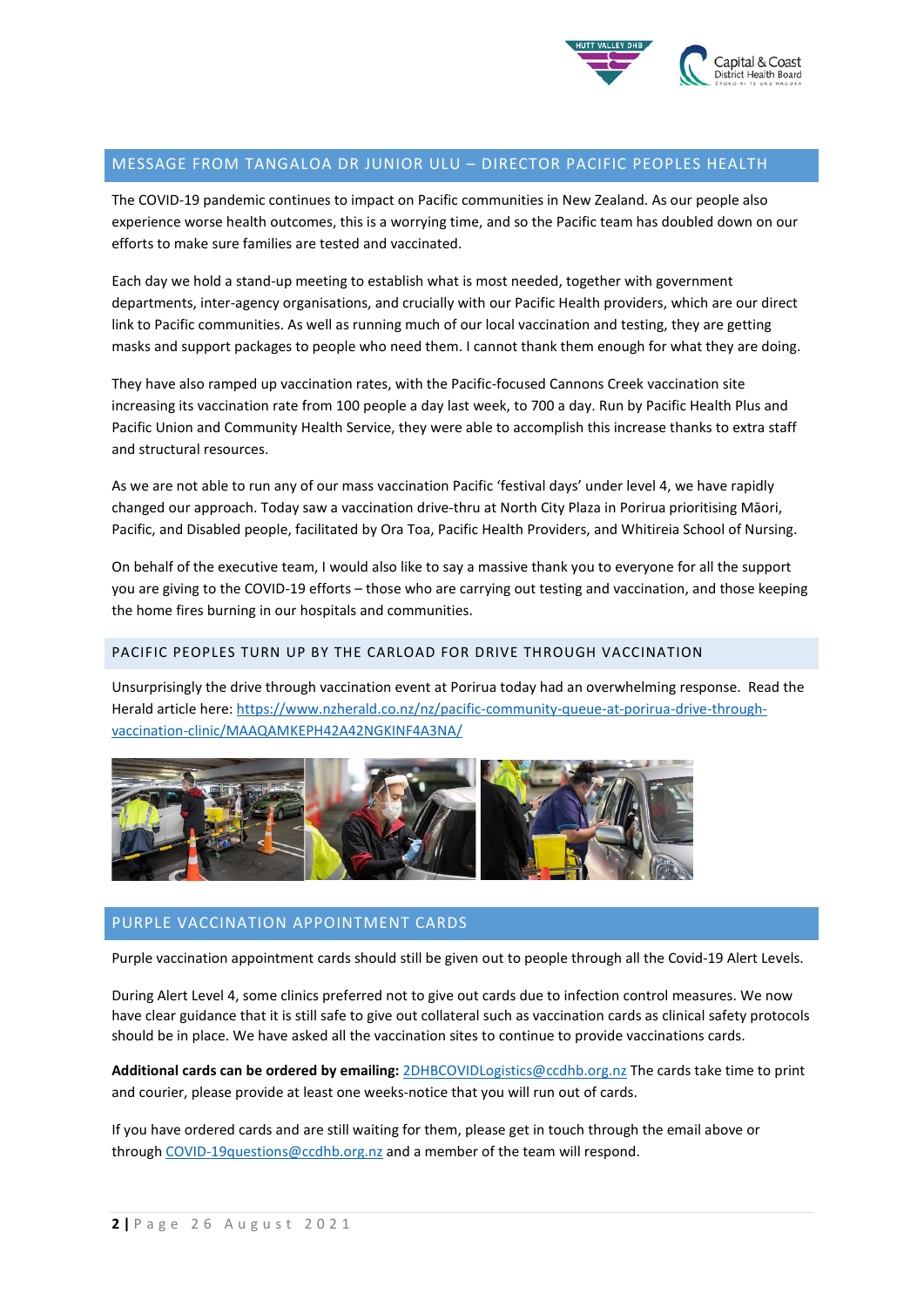

#### MINISTRY OF HEALTH LAUNCHES MOBILE-BASED VACCINE MONITORING SURVEY

The Ministry of Health recently launched the Post Vaccine Symptom Check, a mobile-based survey that will help monitor reactions to the Pfizer COVID-19 vaccine in New Zealand. 

Up to 10% of New Zealanders who receive a dose of the Pfizer COVID-19 vaccine will be randomly selected to participate in the survey. A text message will be sent from the Ministry of Health six days after each dose of the vaccine and 43 days after the second dose, to ask whether they had any reactions to the vaccine. Participation in the survey is optional.  

The Ministry of Health's Post Vaccine Symptom Check will run daily for the remainder of the COVID-19 Immunisation Programme. Data collected from the survey will be grouped and anonymously displayed on the Medsafe website once there is enough data to report, likely by late-September.  Responses to the survey are being captured for data purposes only and individual cases will not be followed up.   

Patients and healthcare professionals should continue to submit reactions to any vaccine or medicine on the [CARM website.](https://report.vaccine.covid19.govt.nz/s/)

## CONTINUING WITH CHILDHOOD IMMUNISATION

It is important that pregnancy, infant and childhood immunisation remain a priority as New Zealand's immunisation rates have been recently been declining. We saw coverage drop following lockdowns last year, with disparities by ethnicity and deprivation particularly leaving many tamariki Māori and Pacific children vulnerable. If you have any questions get in touch wit[h immunisation@health.govt.nz](mailto:immunisation@health.govt.nz)

#### GUIDANCE FOR THE USE OF PPE WHEN IMMUNISING IN GP CLINICS

- Follow the same process as when managing patients coming into clinics in Alert Level 4 with no respiratory issues. This includes a pre-appointment screening for COVID-19 risk.
- We recommend the healthcare worker to use a medical mask.
- Where at all possible, vaccinate at the side of the child.
- Perform hand hygiene, it is not necessary to wear gloves gown or eye protection, **but** you should follow your own clinic's IPC protocols.
- Depending on your clinic circumstances, you may wish to consider offering vaccination services in cars. IMAC is developing further advice to support this option.

#### GUIDANCE FOR THE USE OF PPE WHEN IMMUNISING IN GP CLINICS

While each provider will have their own guidance and protocols in place for use of PPE, our advice is set out in the [Ministry of Health COVID-19 PPE guide for community care providers working Alert Levels 3 and 4,](https://www.health.govt.nz/system/files/documents/pages/hp7716_-_personal_protective_equipment_for_community_care_providers_v2.pdf) attached to Provider Update 8, yesterday.

This states that when caring for someone who is not a probable or confirmed COVID-19 case, and does not meet the Clinical and Higher Index of Suspicion (HIS) Criteria1, hand hygiene and wearing a mask are required. Please note that at Alert Level 4, everyone with respiratory symptoms is considered high risk.

Always pre-screen for COVID-19 risk before making a home visit.